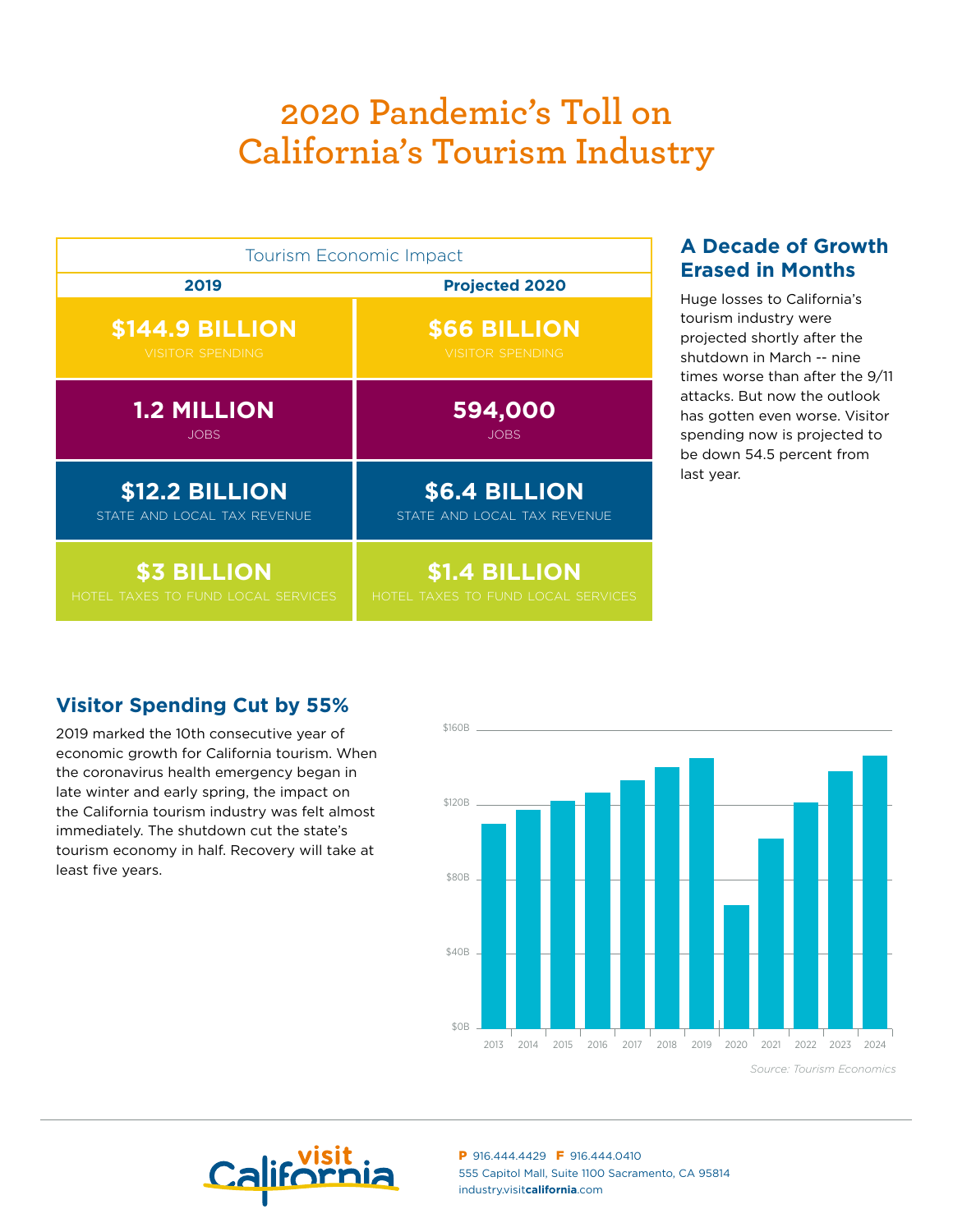## **Travel Spending Losses by State**

#### (March - Sept. 26, % Change)

The pandemic has hit California's tourism industry harder than other states, particularly in gateway urban centers – Los Angeles, Orange County, San Francisco, San Diego. Before the pandemic, California was the country's top tourism economy. It's now among the worstperforming. Only five states have lost more visitor spending since March.



*Source: Oxford Economics*

## **Meeting Limitation in the U.S.**

Hotels hoping to regain some business meetings at reduced capacity have developed protocols used successfully in other states but have been unable to receive approval. In contrast, meetings are permitted in virtually every other state.



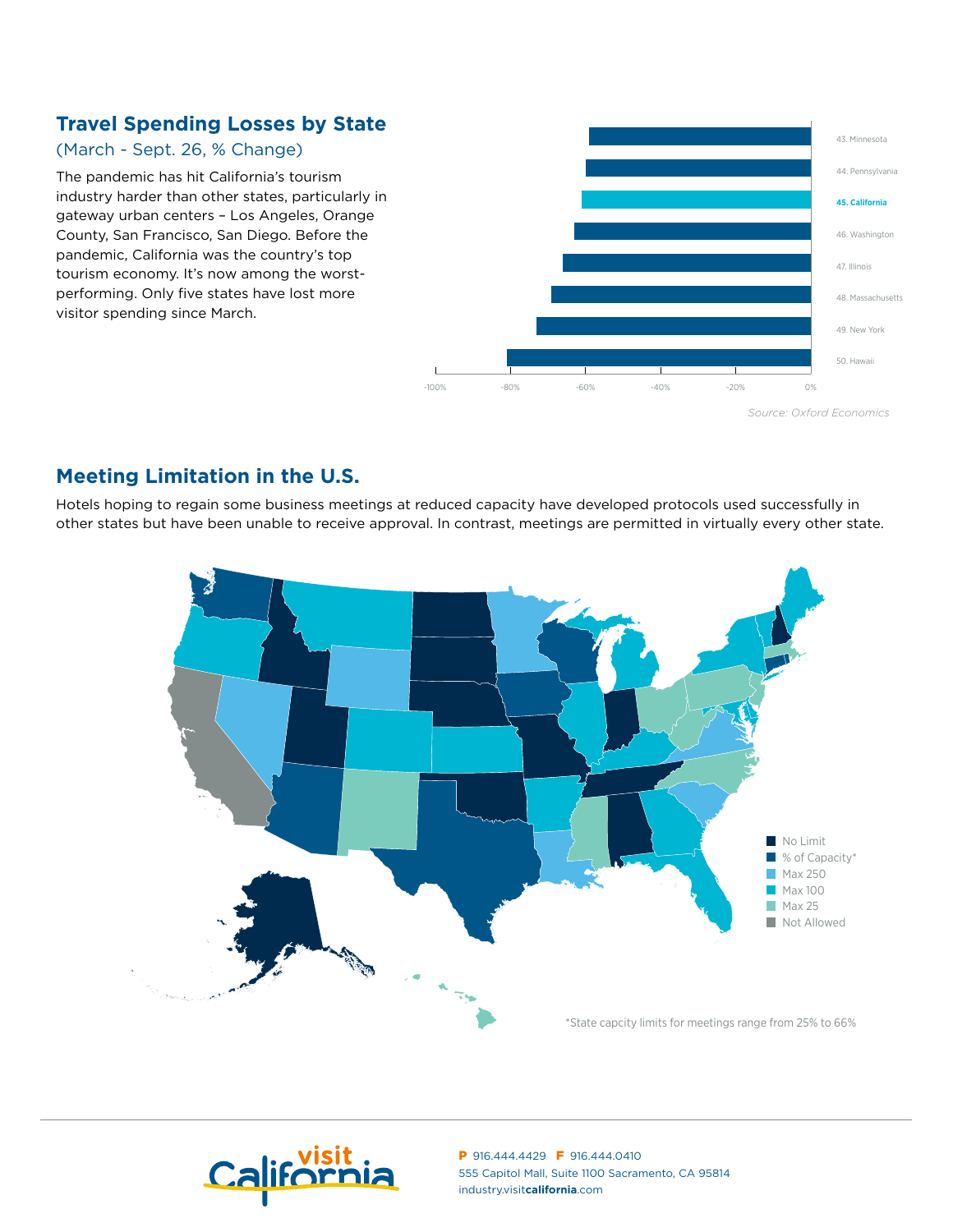# **Tourism Hardest Hit in California Job Loss**

#### **Leisure and Hospitality Employment in California**

Leisure and hospitality jobs have consistently grown at a faster pace than other sectors. California cannot have a full jobs recovery until there is a recovery in the travel space.



### **Leisure and Hospitality Jobs Now Lag Far Behind Other Sectors**

In 2019, the tourism industry employed 1.2 million workers, from restaurant chefs and rental car desk agents to hotel housekeepers and tour bus drivers. The shutdown cut the state's tourism economy in half. More than 600,000 hospitality workers lost their jobs in the first two months.



#### **Leisure and Hospitality Share of California Employment Loss**

A third of all jobs lost in Californias due to the pandemic are in the Leisure and Hospitality sector. While some jobs were restored in May and June, that uptick stalled and jobs now could be lost permanently.



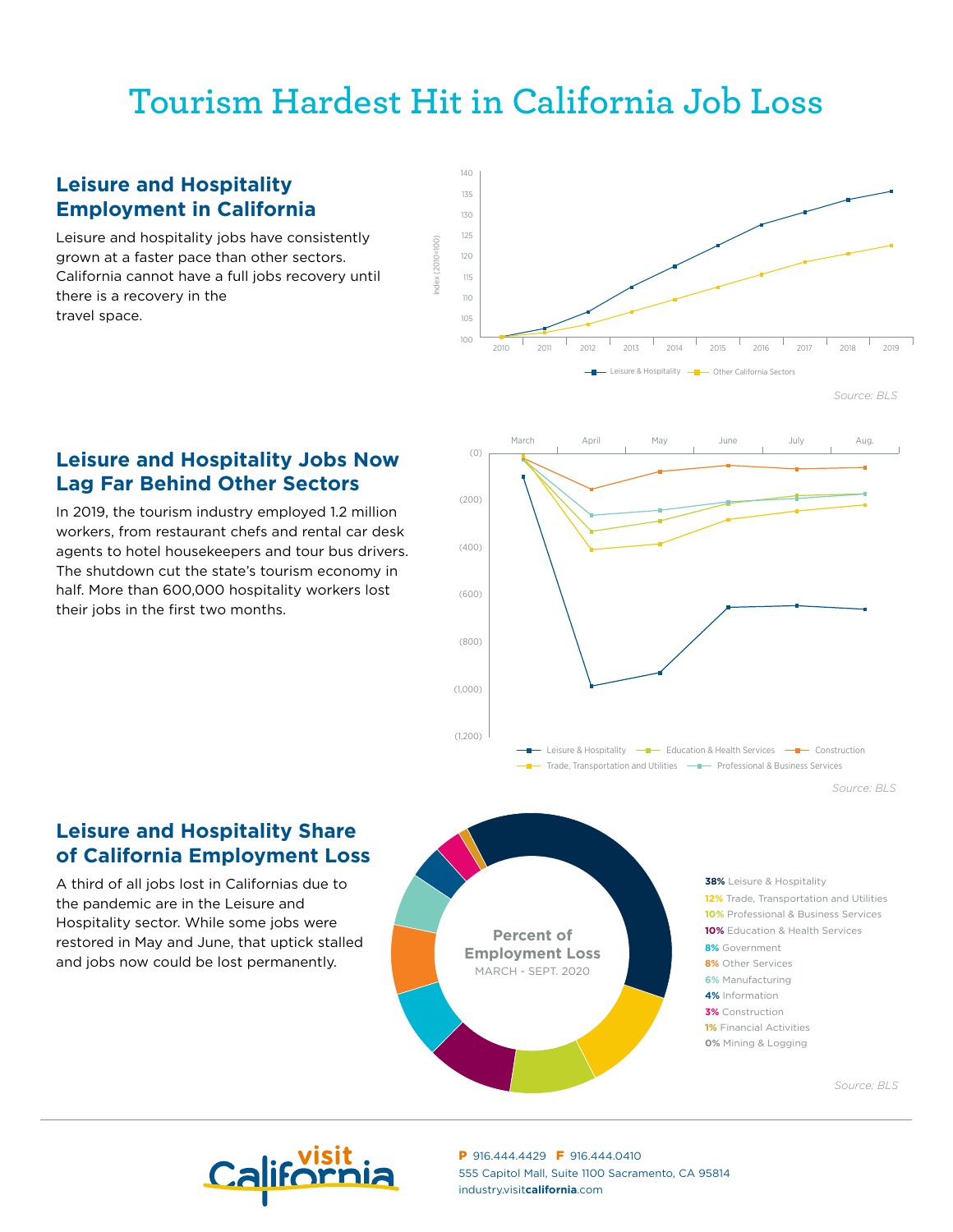## **2019 Economic Impact of Tourism, by Legislative District**

Visitor spending, tourism jobs and taxes generated by tourism activity vary across the state, but the industry benefits all Californians. Here is a breakdown by legislative district of 2019 economic activity. The pandemic has erased half or more of those benefits.

| <b>District</b> | <b>Visitor</b>  |             | <b>Tax revenue</b> |
|-----------------|-----------------|-------------|--------------------|
| <b>Number</b>   | <b>Spending</b> | <b>Jobs</b> | generated          |
| SD <sub>1</sub> | \$3.9 billion   | 41,010      | \$320 million      |
| SD <sub>2</sub> | \$3.8 billion   | 38,630      | \$331 million      |
| SD <sub>3</sub> | \$3.9 billion   | 40,600      | \$353 million      |
| SD <sub>4</sub> | \$2.3 billion   | 19,760      | \$169 million      |
| SD <sub>5</sub> | \$1.5 billion   | 14,030      | \$131 million      |
| SD <sub>6</sub> | \$3.2 billion   | 25,260      | \$238 million      |
| SD <sub>7</sub> | \$2.8 billion   | 18,190      | \$190 million      |
| SD <sub>8</sub> | \$3.9 billion   | 38,360      | \$308 million      |
| SD <sub>9</sub> | \$2.8 billion   | 20,040      | \$218 million      |
| SD 10           | \$3.6 billion   | 24,330      | \$319 million      |
| SD 11           | \$14.1 billion  | 68,110      | \$1.1 billion      |
| SD 12           | \$1.7 billion   | 14,950      | \$179 million      |
| SD 13           | \$6 billion     | 55,020      | \$612 million      |
| <b>SD 14</b>    | \$1.2 billion   | 11,450      | \$111 million      |
| SD 15           | \$2.7 billion   | 13,190      | \$208 million      |
| SD 16           | \$2.7 billion   | 28,190      | \$199 million      |
| <b>SD17</b>     | \$6.2 billion   | 59,220      | \$541 million      |
| <b>SD 18</b>    | \$1.6 billion   | 11,210      | \$196 million      |
| SD 19           | \$3.4 billion   | 31,990      | \$295 million      |
| SD 20           | \$2.3 billion   | 20,170      | \$188 million      |
| SD 21           | \$1.7 billion   | 13,560      | \$185 million      |
| SD 22           | \$2 billion     | 14,370      | \$222 million      |
| SD 23           | \$2.8 billion   | 27,090      | \$205 million      |
| SD 24           | \$1.7 billion   | 11,840      | \$201 million      |
| SD 25           | \$2.4 billion   | 17,530      | \$245 million      |
| SD 26           | \$10 billion    | 78,500      | \$668 million      |
| SD 27           | \$2.3 billion   | 17,490      | \$222 million      |
| <b>SD 28</b>    | \$6.8 billion   | 63,470      | \$467 million      |
| SD 29           | \$2.5 billion   | 22,410      | \$238 million      |
| SD 30           | \$3.5 billion   | 26,480      | \$334 million      |
| SD 31           | \$1.7 billion   | 16,150      | \$178 million      |
| SD 32           | \$2.2 billion   | 16,940      | \$243 million      |
| SD 33           | \$2.5 billion   | 18,260      | \$241 million      |
| SD 34           | \$6.3 billion   | 55,200      | \$477 million      |
| SD 35           | \$3.1 billion   | 23,260      | \$284 million      |
| SD 36           | \$2.9 billion   | 25,220      | \$264 million      |
| SD 37           | \$4.5 billion   | 42,570      | \$363 million      |
| SD 38           | \$2.1 billion   | 16,220      | \$209 million      |
| SD 39           | \$8.3 billion   | 60,740      | \$585 million      |
| SD 40           | \$2 billion     | 14,990      | \$185 million      |

| <b>District</b> | <b>Visitor</b>  |             | <b>Tax revenue</b> |
|-----------------|-----------------|-------------|--------------------|
| <b>Number</b>   | <b>Spending</b> | <b>Jobs</b> | generated          |
| AD 1            | \$2.3 billion   | 21,850      | \$164 million      |
| AD <sub>2</sub> | \$2.3 billion   | 25,670      | \$200 million      |
| AD <sub>3</sub> | \$1 billion     | 8,810       | \$69 million       |
| AD 4            | \$2.9 billion   | 30,020      | \$261 million      |
| AD <sub>5</sub> | \$3.5 billion   | 37,320      | \$280 million      |
| AD <sub>6</sub> | \$1.2 billion   | 11,630      | \$114 million      |
| AD <sub>7</sub> | \$2.3 billion   | 16,860      | \$150 million      |
| AD 8            | \$1.1 billion   | 9,770       | \$98 million       |
| AD <sub>9</sub> | \$814 million   | 6,550       | \$74 million       |
| AD 10           | \$1.5 billion   | 13,390      | \$140 million      |
| <b>AD11</b>     | \$833 million   | 8,370       | \$74 million       |
| AD 12           | \$578 million   | 5,300       | \$52 million       |
| AD 13           | \$703 million   | 6,710       | \$64 million       |
| <b>AD 14</b>    | \$960 million   | 9,190       | \$82 million       |
| AD 15           | \$1.1 billion   | 8,220       | \$97 million       |
| AD 16           | \$1.3 billion   | 10,750      | \$115 million      |
| AD 17           | \$13 billion    | 61,570      | \$922 million      |
| AD 18           | \$1.7 billion   | 11,800      | \$121 million      |
| AD 19           | \$1.1 billion   | 6,750       | \$197 million      |
| AD 20           | \$848 million   | 5,630       | \$85 million       |
| AD 21           | \$637 million   | 6,410       | \$55 million       |
| AD 22           | \$3.6 billion   | 39,530      | \$402 million      |
| AD 23           | \$936 million   | 8,600       | \$74 million       |
| AD 24           | \$2.4 billion   | 15,660      | \$211 million      |
| AD 25           | \$2.8 billion   | 18,550      | \$231 million      |
| AD 26           | \$910 million   | 9,230       | \$73 million       |
| AD 27           | \$2.1 billion   | 8,530       | \$120 million      |
| AD 28           | \$982 million   | 5,770       | \$98 million       |
| AD 29           | \$3.3 billion   | 30,010      | \$286 million      |
| AD 30           | \$1.5 billion   | 11,970      | \$166 million      |
| AD 31           | \$731 million   | 6,220       | \$61 million       |
| AD 32           | \$630 million   | 6,260       | \$58 million       |
| AD 33           | \$2.7 billion   | 26,520      | \$160 million      |
| AD 34           | \$1.1 billion   | 11,570      | \$89 million       |
| AD 35           | \$2.6 billion   | 28,670      | \$244 million      |
| AD 36           | \$1 billion     | 7,930       | \$112 million      |
| AD 37           | \$2.3 billion   | 21,820      | \$191 million      |
| AD 38           | \$885 million   | 6,410       | \$96 million       |
| AD 39           | \$556 million   | 3,660       | \$81 million       |
| AD 40           | \$673 million   | 6,690       | \$65 million       |